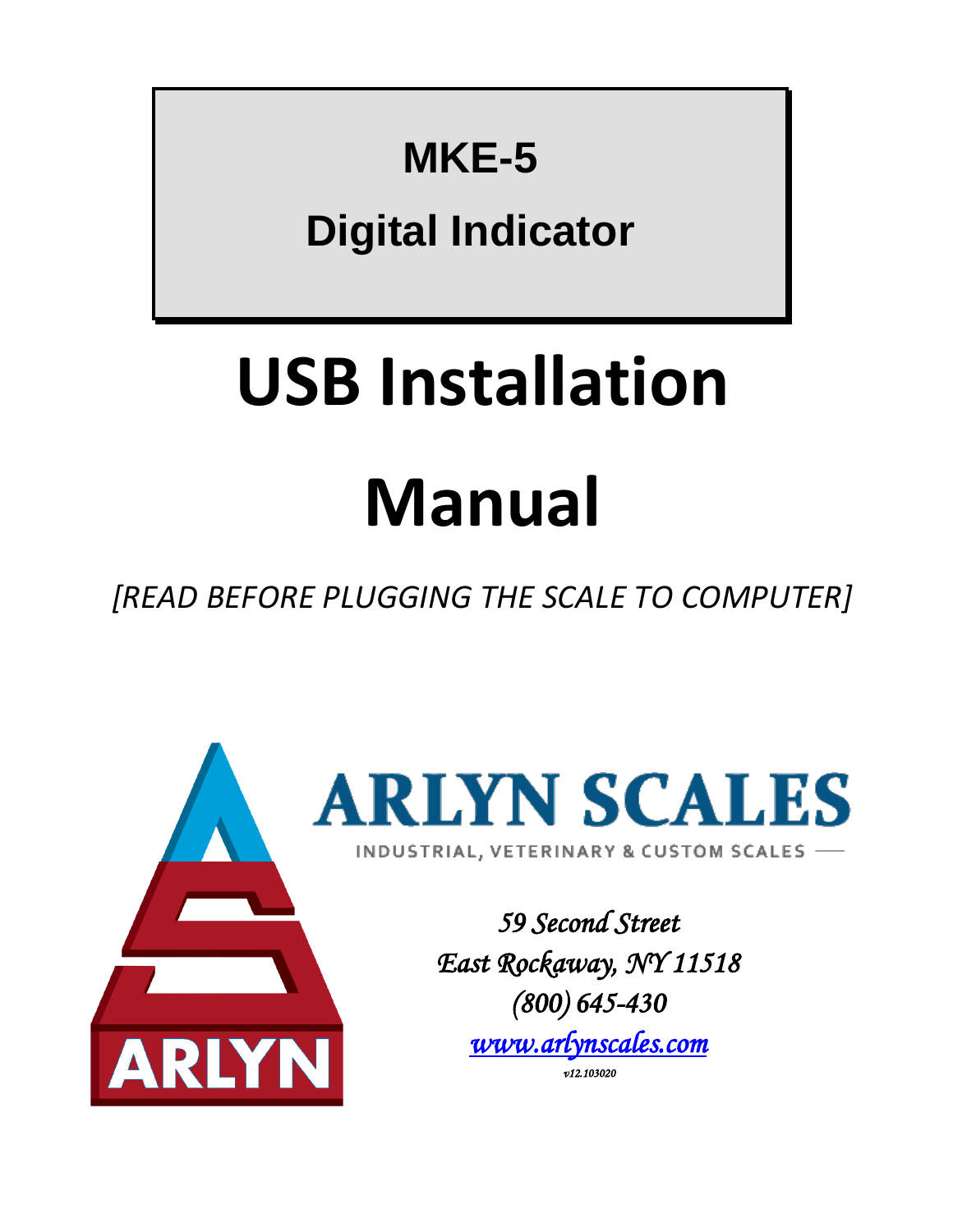#### **CONTENTS**

| $\mathbf{1}$            |     |  |  |  |
|-------------------------|-----|--|--|--|
|                         | 1.1 |  |  |  |
|                         | 1.2 |  |  |  |
| $\overline{2}$          |     |  |  |  |
|                         | 2.1 |  |  |  |
| $\overline{\mathbf{3}}$ |     |  |  |  |
|                         | 3.1 |  |  |  |
|                         | 3.2 |  |  |  |
| $\overline{4}$          |     |  |  |  |
|                         | 4.1 |  |  |  |
| 5                       |     |  |  |  |
| 6                       |     |  |  |  |
| $\overline{7}$          |     |  |  |  |
| 8                       |     |  |  |  |
|                         | 8.1 |  |  |  |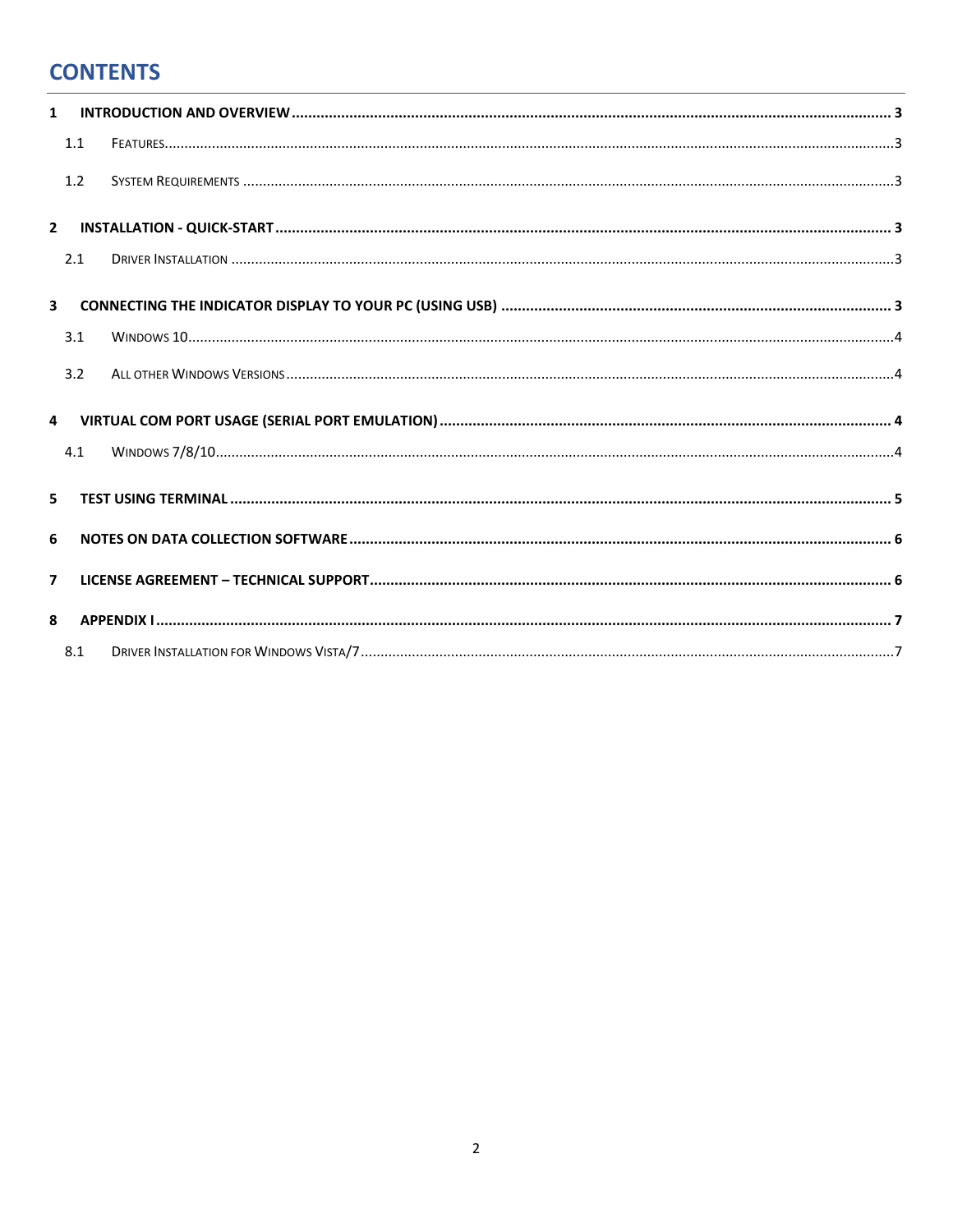#### <span id="page-2-0"></span>**1 INTRODUCTION AND OVERVIEW**

Thank you for purchasing the USB Communication option for your Arlyn Scale. This documentation will guide you to install USB drivers for your scale, test them for functionality as well as provide recommendations for Data Collection Software.

This manual will demonstrate how to install drivers for your new MKE-5 Digital Indicator w/ USB Communication option. If you have purchased the Arlyn UpScale Touchscreen Indicator upgrade, then this document is not for you. Please refer to the proper documentation/instructions available for that Display Indicator.

#### <span id="page-2-1"></span>1.1 Features

- ❑ Easy installation and operation
- ❑ Automatic USB scan and scale configuration
- ❑ Main Function Keys Supported
- ❑ Plug and play compatibility
- ❑ USB is self-powered
- ❑ Virtual COM Port Capability

#### <span id="page-2-2"></span>1.2 System Requirements

❑ Data separation and export capability

❑ Supports many connectivity types

Before proceeding, please read and understand the chapter entitled *"License Agreement – Technical Support"*. The drivers and their authors dictate the system requirements. Arlyn has no control over the update path or future availability of these drivers.

- ❑ A computer with USB connectivity (depending on your scale configuration).
- ❑ Full Microsoft Windows XP/Vista/7/8.1/10 Support.
- ❑ 5 Megabytes of free hard drive space
- ❑ For Linux/Mac environments, if your environment can support USB-Serial Converters, then it shouldn't be a problem to have the scale working with your computer. However, the New Remote Indicator only works in Windows. The scales can only be interfaced in these environments. The extraction of data and related software is the customer's responsibility.

#### <span id="page-2-3"></span>**2 INSTALLATION - QUICK-START**

To get up and running quickly, perform the following procedure:

#### <span id="page-2-4"></span>2.1 Driver Installation

- 1) Review th[e License Agreement](#page-5-1)  Technical Support section of this document before proceeding with the Installation of the drivers and software. By installing the drivers and software, you acknowledge that you have read and agreed to be bound by all of the terms of this agreement.
- 2) For USB connections, install the USB hardware drivers by completing the section Connect MKE-5 Indicator USB (next chapter)
- 3) For TCP/IP connectivity, no installation of any driver is required. The only requirement is that the PC be connected to the Local Area Network (LAN).
- 4) Test the scale to see if it is working properly with your PC. Use a terminal program to test the scale such as [Realterm.](https://sourceforge.net/projects/realterm/) This part is described i[n Testing Using Terminal](#page-4-0) section. You can also use the provided Remote Indicator Software to test as described in the following steps.
- 5) Your Scale is ready to be used with Remote Indicator (or any  $3^{rd}$  Party Software).

#### <span id="page-2-5"></span>**3 CONNECTING THE INDICATOR DISPLAY TO YOUR PC (using USB)**

Arlyn Scales provides two types of Display Indicators: (i) The MKE-5 Digital Indicator and (ii) The Arlyn UpScale Touch Screen Indicator. Driver installation will depend on which Windows version is installed on your PC.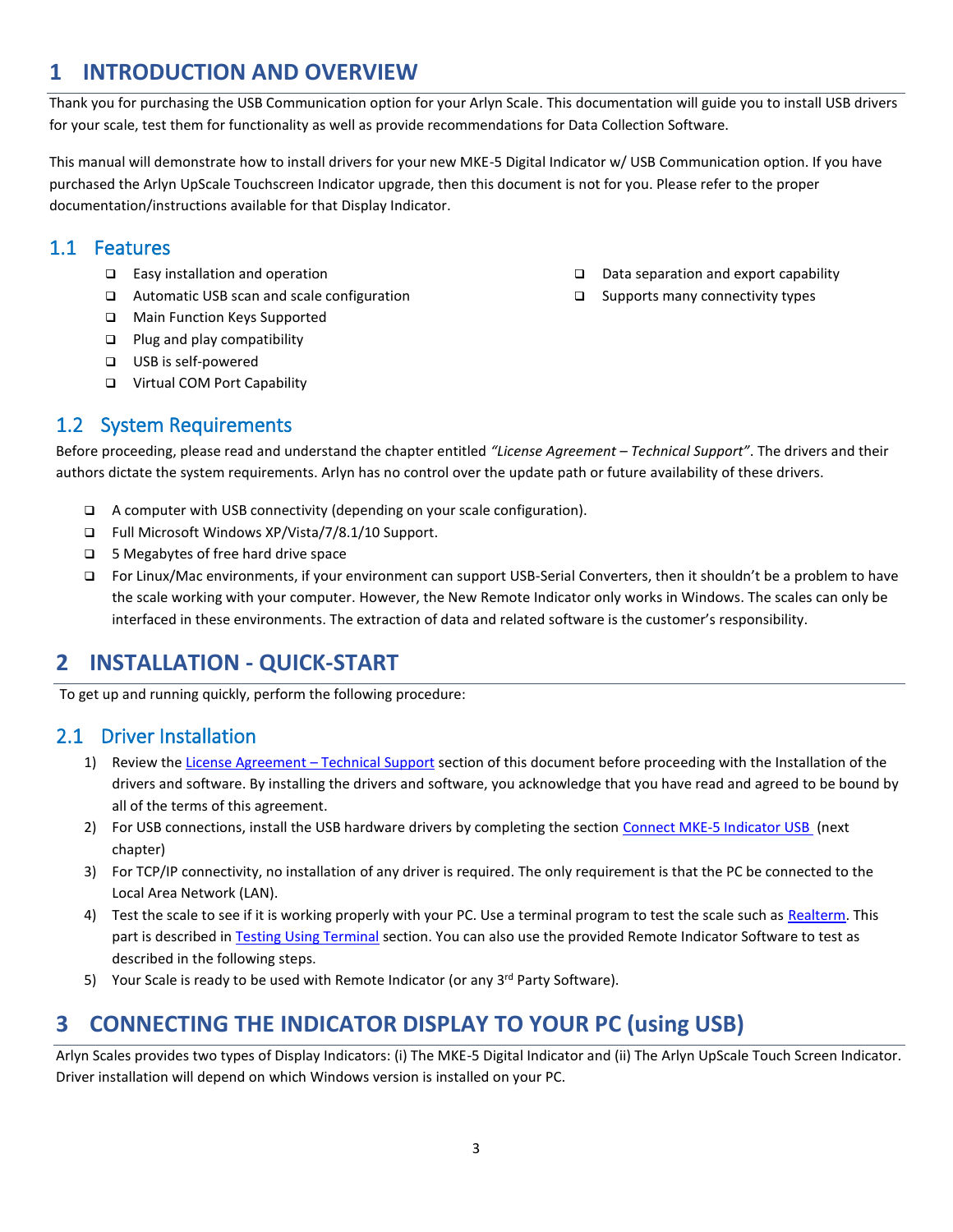#### <span id="page-3-0"></span>3.1 Windows 10

If your machine is running Windows 10, connect the MKE-5 Indicator without installing any drivers. Windows 10 has built-in drivers for our scales and will install the appropriate files. Once the installation is complete, proceed to the section titled [Virtual COM Port](#page-3-2)  [Usage.](#page-3-2)

The same applies if your scale came equipped with the Arlyn UpScale Touchscreen indicator. Plugging the USB into the PC will automatically install the USB drivers for your scale.

#### <span id="page-3-1"></span>3.2 All other Windows Versions

If your machine is running any other version of Windows (XP/Vista/7), you will need to first install the driver included in the USB CD provided to you. The installation instructions are attached to [Appendix I](#page-6-0) at the end of this manual.

#### <span id="page-3-2"></span>**4 VIRTUAL COM PORT USAGE (SERIAL PORT EMULATION)**

The USB works as Virtual COM/Serial Port. This gives you the flexibility to develop your own application that can utilize the USB connectivity of the scale without dealing with the complexities of the USB protocol. Just map the Serial COM port of your application to the COM port mapped by your USB. The following steps describe how you can obtain the COM port number for your USB Scale.

Please note, that you will need the COM port number for getting data from the scale. If you are using the optional Remote Indicator software, the COM port number needs to be entered at the Settings screen as described in the Remote Indicator Software [installation.](http://www.arlynscales.com/remote-indicator)

#### <span id="page-3-3"></span>4.1 Windows 7/8/10

Press Start->Control Panel and then click the "Device Manager" Icon. This is the screen you will see:



Note down the COM number of the device marked "Arlyn Scale V12 – USB (COMx)".The "x" denotes the number your PC has assigned to the scale. For the Arlyn UpScale Indicator, this will only show PCI Serial Port (COMx).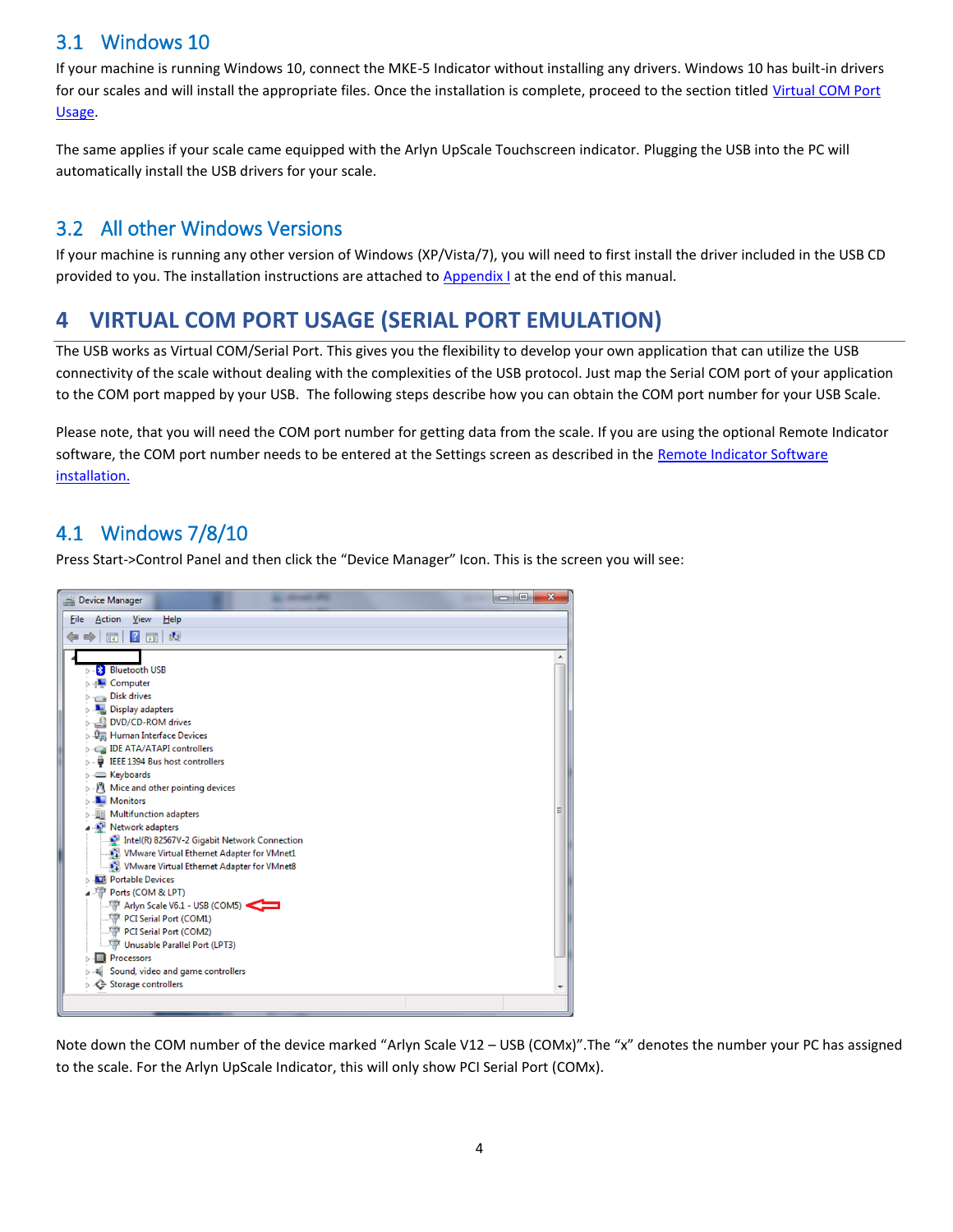#### <span id="page-4-0"></span>**5 TEST USING TERMINAL**

You can also test the scale communication using a Serial Terminal. To do this, first you will need to download a suitable terminal (if you don't have one). We recommend RealTerm ([https://www.i2cchip.com/realterm/\)](https://www.i2cchip.com/realterm/). Download **Realterm\_3.0.1.44\_setup.exe**.

Direct Link to File: [https://www.i2cchip.com/realterm/Realterm\\_3.0.1.44\\_setup.exe](https://www.i2cchip.com/realterm/Realterm_3.0.1.44_setup.exe)

For more information on how to configure Realterm, download the simplified document here: <http://www.arlynscales.com/realterm-mke-5-instructions/>

In RealTerm (or your favorite terminal), setup the connection using the COM port of your Serial Communication. The Port number must match the number you found on the Device Manager screen.

| <b>Pug</b> RealTerm: Serial Capture Program 2.0.0.70                                                                                                                                                                                                                                                                                                                                                                                                                                    |       | $\mathbf{x}$<br>叵<br>-                                                                                                  |
|-----------------------------------------------------------------------------------------------------------------------------------------------------------------------------------------------------------------------------------------------------------------------------------------------------------------------------------------------------------------------------------------------------------------------------------------------------------------------------------------|-------|-------------------------------------------------------------------------------------------------------------------------|
| 1 h Oste<br>1 h îstr<br><b>Th</b> CaLF                                                                                                                                                                                                                                                                                                                                                                                                                                                  |       | Ε                                                                                                                       |
| Port<br>Echo Port   I2C<br>  I2C-2   I2CMisc   Misc<br>Display<br>Capture   Pins<br>Send                                                                                                                                                                                                                                                                                                                                                                                                |       | \n Clear Freeze ?                                                                                                       |
| $\sqrt{\frac{C_{hange}}{C_{hange}}}$<br> ⊽<br>$\mathbf{I}$ Port $\overline{1}$<br>$Baud$ 3600<br>Open Spy<br>▼<br>Software Flow Control<br>Data Bits<br>Stop Bits<br>:P <u>a</u> rity<br>Receive Xon Char: 17<br>$C$ 2 bits<br>G<br>None<br>$G$ 1 bit<br>C 8 bits<br>0dd<br>Transmit Xoff Char: 19<br>C 7 bits<br>Hardware Flow Control<br>Even<br>$C$ 6 bits<br>C RTS/CTS<br>C None<br>Mark<br>Winsock is:-<br>C DTR/DSR C RS485-rts<br>$C$ 5 bits<br>Space<br>Raw<br>O<br>G<br>Telnet |       | <b>Status</b><br>Connected<br>RXD (2)<br>  TXD (3)<br>CTS (8)<br>DCD(1)<br>DSR (6)<br>Ring (9)<br><b>BREAK</b><br>Error |
| Char Count:100                                                                                                                                                                                                                                                                                                                                                                                                                                                                          | CPS:0 | Port: 1 9600 8N1 None                                                                                                   |

Make sure the **Port** designation on the bottom right of the screen shows the correct connection parameters. Then press the PRINT button on the scale to start sending data on to the terminal.

Alternatively, you can also send Print Command (**\*P**) to the scale to retrieve weight. Use the **Send Tab** to do this:

| <b>B</b> RealTerm: Serial Capture Program 2.0.0.70                                                                                                                                                                                                                                                      | $\Sigma$<br>$\qquad \qquad \Box$<br>$\qquad \qquad \Box$                                                |
|---------------------------------------------------------------------------------------------------------------------------------------------------------------------------------------------------------------------------------------------------------------------------------------------------------|---------------------------------------------------------------------------------------------------------|
| 1 h Oste<br>1 հնվե<br>1 հնվե<br>1b Cale                                                                                                                                                                                                                                                                 |                                                                                                         |
|                                                                                                                                                                                                                                                                                                         | 름<br>$\overline{\phantom{a}}$                                                                           |
| Send<br>  I2C-2   I2CMisc   Misc<br>Echo Port   I2C<br>Display   Port<br>Capture   Pins                                                                                                                                                                                                                 | \n Clear Freeze   ?                                                                                     |
| EOL<br>٦m<br>l∗P<br>Send Numbers<br>Send ASCII<br>$\blacktriangledown$<br>$+CR$<br>Before<br>г<br>+LF<br>$\Box$ After<br>+CR<br>Send Numbers<br>Send ASCII<br>$\blacktriangledown$<br>+LF<br>SMBUS <sub>8</sub><br>$ \infty $<br>0<br>LF<br>≑<br>Repeats 1<br>$+$ crc<br>Strip Spaces<br>$\Box$ Literal | <b>Status</b><br>Disconnect<br><b>RXD (2)</b><br>TXD(3)<br>CTS(8)<br>$\overline{\mathcal{N}}$<br>DCD(1) |
| Dump File to Port<br>Delays   0<br>÷۱<br>10<br>c:\temp\capture.txt<br>Send File<br>X Stop<br>▾<br>$\overline{\phantom{a}}$<br>≑<br>Repeats 1<br>10                                                                                                                                                      | DSR (6)<br>쉬<br>Ring (9)<br><b>BREAK</b><br>쉬<br>$ E$ rror                                              |
| CPS:0<br>Char Count:864                                                                                                                                                                                                                                                                                 | Port: 27 9600 8N1 None                                                                                  |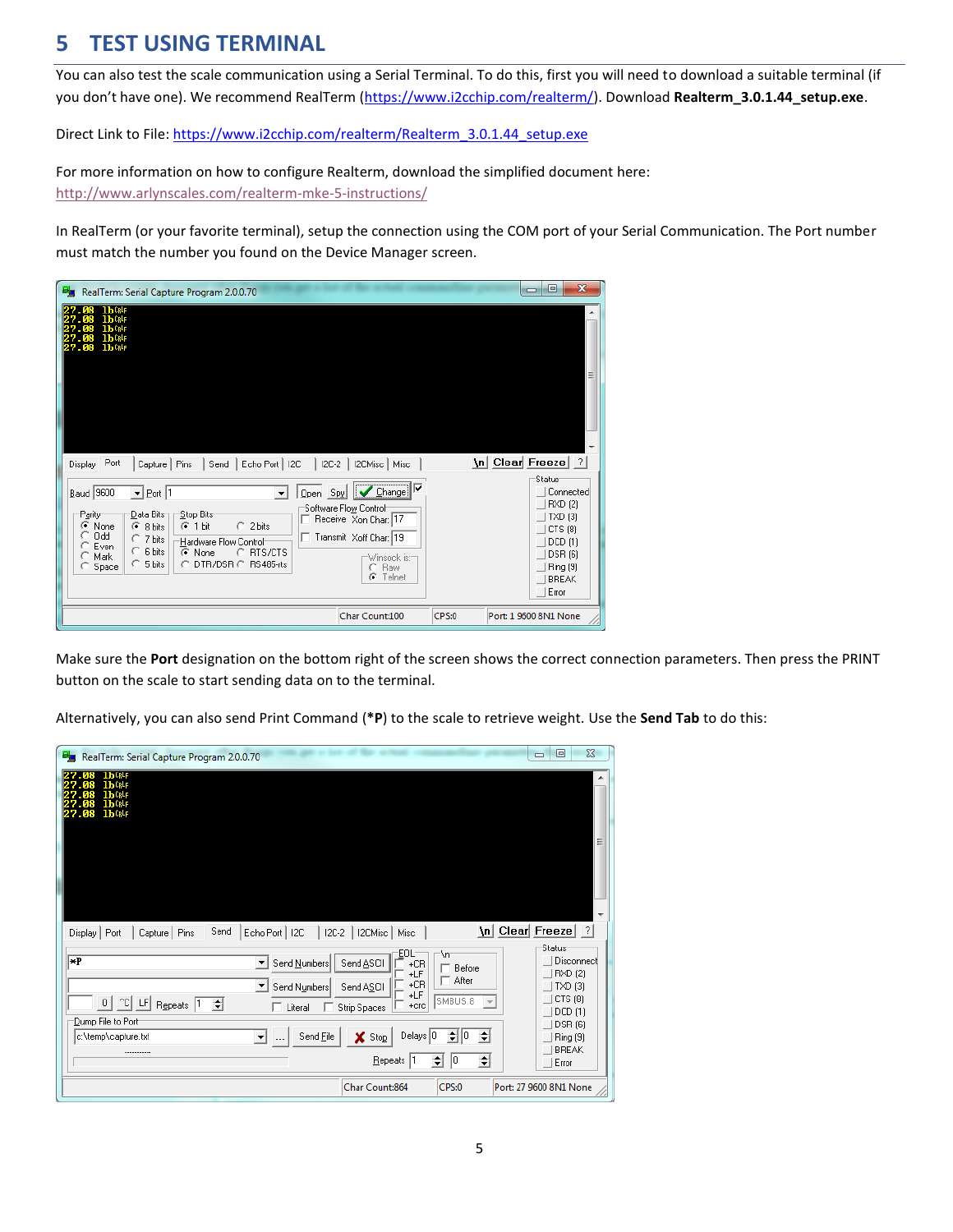Press the **Send ASCII** button to send the command to the scale. If everything works out as specified, the scale is working properly.

This section completes the testing and installation of your USB Scale. You can now proceed to integrate the scale into your own software, or use a 3<sup>rd</sup> party professional data collection software such as WinWedge [\(http://www.taltech.com/winwedge\)](http://www.taltech.com/winwedge).

One of the reasons for Serial Emulation is to make it easy for customers to implement their own software. Serial Connectivity is the most common standard for Industrial communication. Almost all software frameworks inherently support communication with Serial Ports. If you wish to integrate the scale to your own software, there are many examples available on the web for most if not all languages for connecting to Serial Ports. Here are some examples:

**C#:** <https://code.msdn.microsoft.com/windowsdesktop/SerialPort-brief-Example-ac0d5004>

**Java:** <https://stackoverflow.com/questions/8165021/how-to-read-write-a-serial-port-with-java-on-windows?rq=1>

**C++:** <http://softwaresouls.com/softwaresouls/2011/12/11/simple-c-class-example-using-serial-port/>

Make sure to:

- ❑ Utilize COM Port found in Device Manager as your Serial COM Port.
- ❑ Either use the \*P command to retrieve the weight from the scale
- ❑ Or, use the PRINT key to send the data from the scale.

Armed with these fundamentals, writing software for this scale should be easier.

#### <span id="page-5-0"></span>**6 NOTES ON DATA COLLECTION SOFTWARE**

Arlyn Scales also offers the New Remote Indicator Software for data collection. It is compatible with most Windows PCs. It can function as a method to view your scale screen on your PC in real time. It can also periodically log data on an Excel Sheet. It can also allow you to send or stream data on any other application you are running on your PC. For further information, visit <https://www.arlynscales.com/remote-indicator>

If you prefer more advanced functionality such as connecting to multiple scales on a single PC, editing data in mid-stream and other functions, we also are authorized resellers of WinWedge Software. Please visit our website or call (800) 645-4301 for further information.

#### <span id="page-5-1"></span>**7 LICENSE AGREEMENT – TECHNICAL SUPPORT**

Before installing this software, please read, understand and accept the following agreement:

This software and its drivers are only available through Arlyn Scales' Web Site at [http://www.arlynscales.com](http://www.arlynscales.com/). Arlyn Scales doesn't normally provide "Installation Disks". All drivers and software should be downloaded from this site.

This software package is supplied free of charge "as is". Arlyn Scales cannot, and will not offer technical support for the Remote Indicator Software. It was provided simply as a service to our customers.

The drivers and their authors dictate the system requirements. Arlyn Scales has no control over the update path or future availability of these drivers, Remote Indicator Software or any given software available for this feature. Given that the drivers were written elsewhere, we cannot support them to any realistic degree. We have found that the people at FTDI or Silicon Labs are very cooperative with technical issues. For driver related technical issues, we generally have to defer to them.

Arlyn Scales does not warrant, guarantee or make any representations regarding the use, or results of the use of the Software or accompanying materials in terms of correctness, accuracy, reliability, timeliness or otherwise. You assume all responsibility concerning selection of the software, and the ability to achieve the results you intend.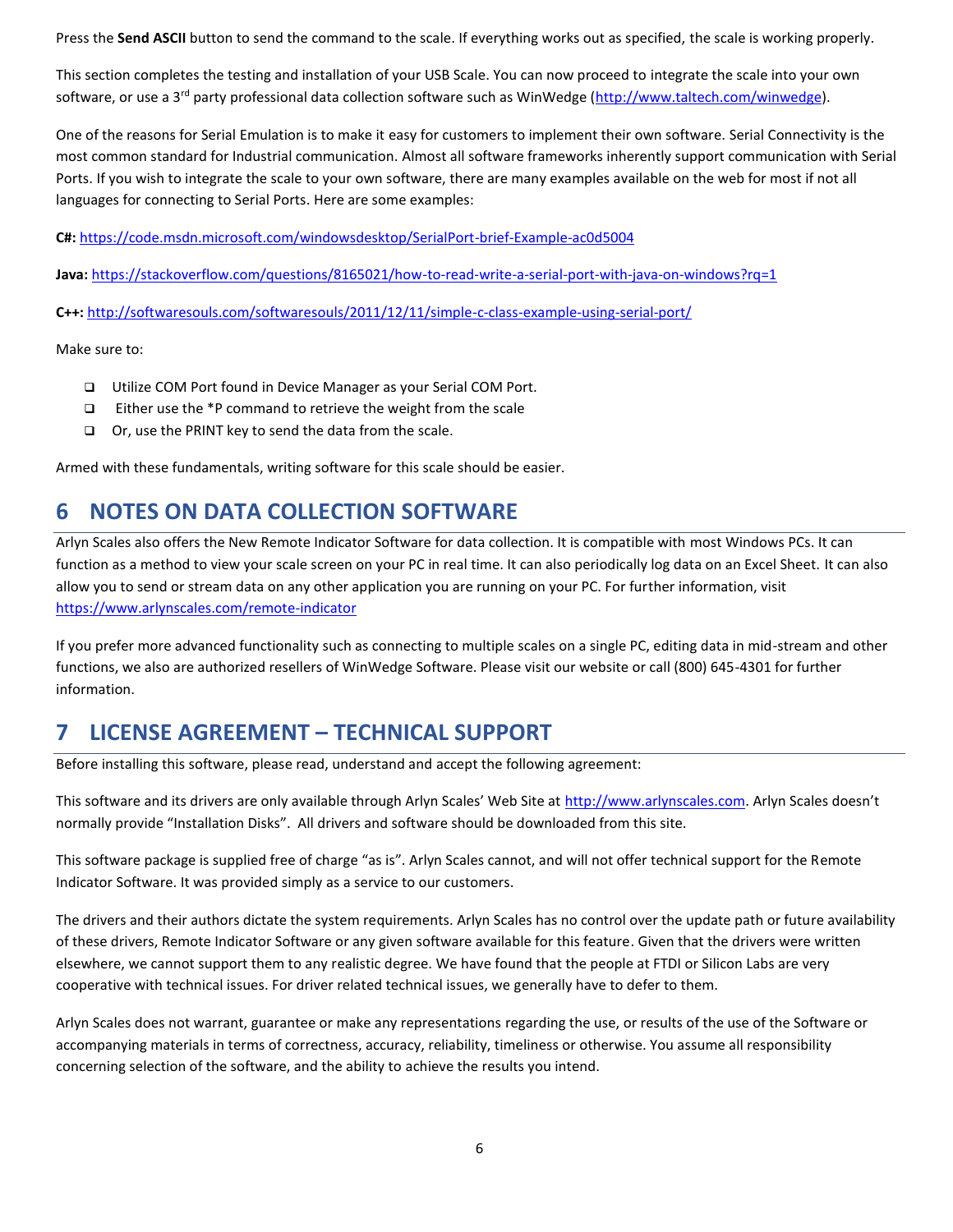Arlyn does not guarantee that any features presented in this document may be present in the current or future versions of the software. Some features may be removed without notice. Features may also be added that may interfere with other features currently present with the software. Features maybe added without notice.

In no event shall Arlyn Scales, related companies, or its suppliers are liable for any damages whatsoever arising out of the use, or inability to use this software, even if Arlyn Scales has been advised of the possibilities of such damages.

These terms may be changed without notice.

By installing this software, you acknowledge that you have read and agree to be bound by all of the terms of this agreement.

#### <span id="page-6-0"></span>**8 APPENDIX I**

#### <span id="page-6-1"></span>8.1 Driver Installation for Windows Vista/7

- 1) DO NOT CONNECT SCALE USB CABLE TO THE COMPUTER UNTIL PROMPTED IN THE FOLLOWING STEPS.
- 2) Put the CD into your PC
- 3) Go to Start->All Programs->Accessories->Run
- 4) On the path, type "hdwwiz". The following window opens.



5) Press NEXT.

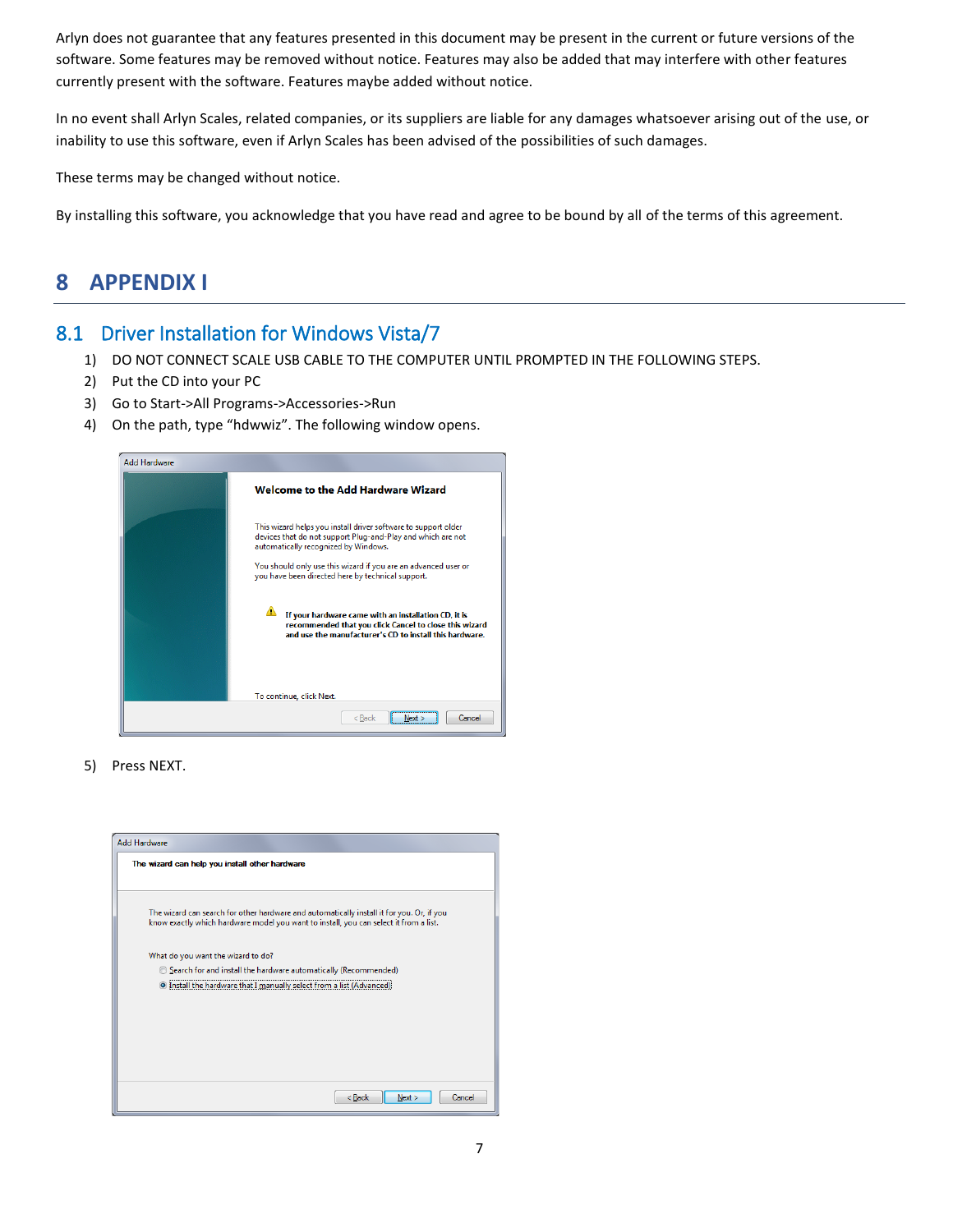- 6) Select "Install the hardware that I manually select from a list (Advanced)". Press NEXT.
- 7) In the next dialog box, scroll down the list until you see "Ports (COM & LPT). Select it and then press NEXT.

| <b>Add Hardware</b>                                                       |        |  |
|---------------------------------------------------------------------------|--------|--|
| From the list below, select the type of hardware you are installing       |        |  |
|                                                                           |        |  |
| If you do not see the hardware category you want, click Show All Devices. |        |  |
| Common hardware types:                                                    |        |  |
| Network adapters                                                          | ▲      |  |
| PCMCIA adapters                                                           |        |  |
| <b>D</b> Portable Devices<br>Ports (COM & LPT)                            |        |  |
| <b>Printers</b>                                                           | Ξ      |  |
| SBP2 IEEE 1394 Devices                                                    |        |  |
| SD host adapters<br>Security Devices                                      |        |  |
| <b>EZI</b> Sensors                                                        | ۰      |  |
|                                                                           |        |  |
|                                                                           |        |  |
| < Back<br>Next                                                            | Cancel |  |

8) In the next dialog box, click the "Have Disk…" button.

| <b>Add Hardware</b>                                                                                                                                                 |                                                                                                      |  |  |  |  |
|---------------------------------------------------------------------------------------------------------------------------------------------------------------------|------------------------------------------------------------------------------------------------------|--|--|--|--|
| Select the device driver you want to install for this hardware.                                                                                                     |                                                                                                      |  |  |  |  |
| Select the manufacturer and model of your hardware device and then click Next. If you have a<br>disk that contains the driver you want to install, click Have Disk. |                                                                                                      |  |  |  |  |
| Manufacturer<br>۸<br>릐<br>(Standard port types)<br>Circuits And Systems, Inc.<br><b>Hewlett Packard</b><br><b>N/T</b> Cornoration<br>k<br>ш                         | Model<br>Communications Port<br>EQ ECP Printer Port<br>Multiport Communications Port<br>Printer Port |  |  |  |  |
| Have Disk<br>This driver is digitally signed.<br>Tell me why driver signing is important                                                                            |                                                                                                      |  |  |  |  |
|                                                                                                                                                                     | Cancel<br>$<$ Back<br>Next                                                                           |  |  |  |  |

9) In the next dialog box, click on "Browse" and select the Drive where the "Arlyn Scale USB CD" resides.



10) The "Locate File" dialog box will show. If you have the CD, the file will be available to you as shown below. If you downloaded the drivers from our website, then you will need to browse where the ZIP file was extracted and pick the file from there. Make sure to pick "scale12-vcom.inf" from the files.